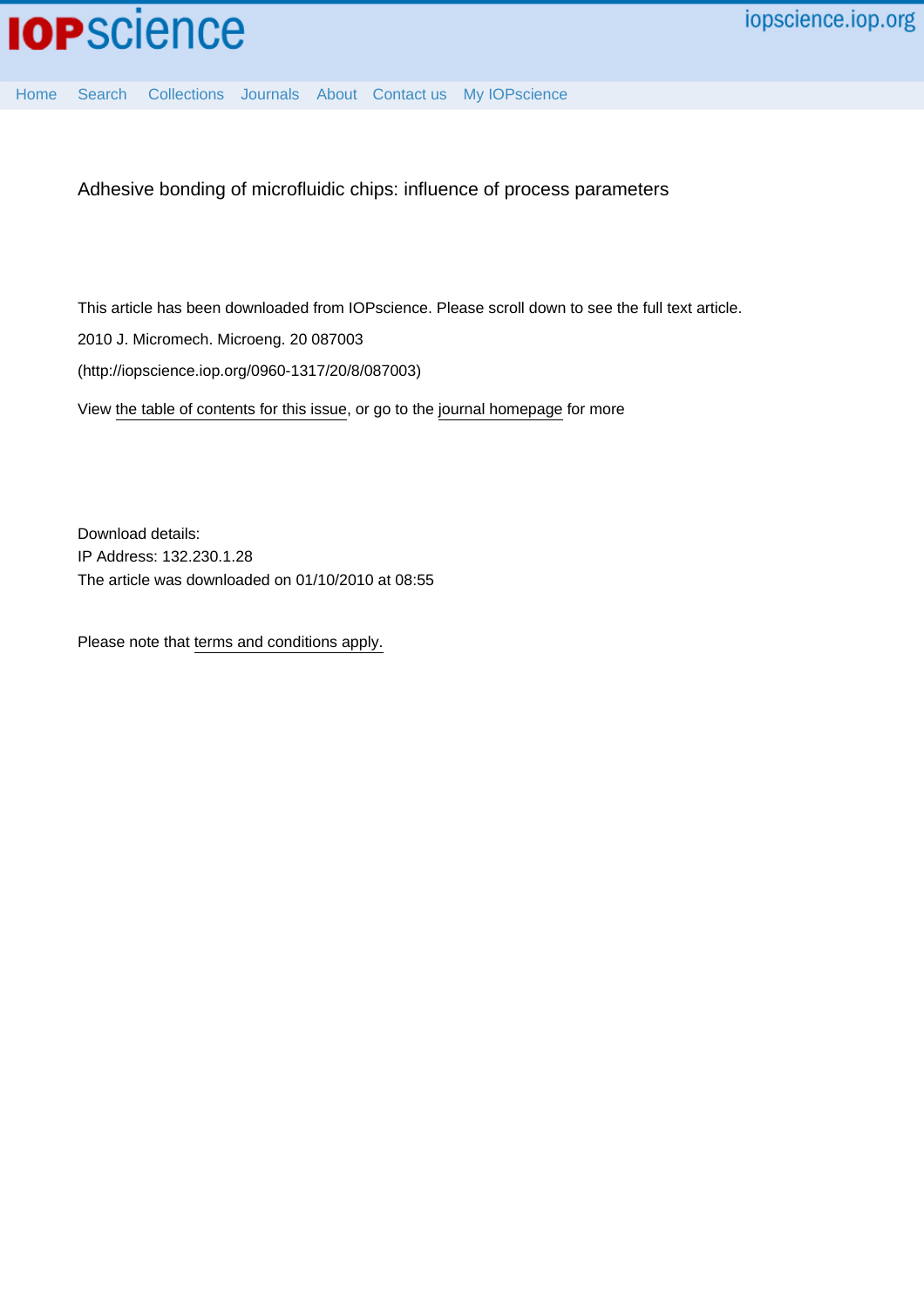J. Micromech. Microeng. **20** (2010) 087003 (5pp) [doi:10.1088/0960-1317/20/8/087003](http://dx.doi.org/10.1088/0960-1317/20/8/087003)

## **TECHNICAL NOTE**

# **Adhesive bonding of microfluidic chips: influence of process parameters**

### **Lutz Riegger**1,4**, Oliver Strohmeier**1**, Bernd Faltin**1**, Roland Zengerle**1,2,3 **and Peter Koltay**<sup>1</sup>

<sup>1</sup> Laboratory for MEMS Applications, Department of Microsystems Engineering (IMTEK), University of Freiburg, Georges-Koehler-Allee 106, 79110 Freiburg, Germany <sup>2</sup> HSG-IMIT, Villingen-Schwenningen, Germany <sup>3</sup> Centre for Biological Signalling Studies (bioss), Albert-Ludwigs-Universität Freiburg, Freiburg, Germany

E-mail: [lriegger@imtek.de](mailto:lriegger@imtek.de)

Received 2 June 2010, in final form 17 June 2010 Published 12 July 2010 Online at [stacks.iop.org/JMM/20/087003](http://stacks.iop.org/JMM/20/087003)

#### **Abstract**

In this note, the influence of process parameters for adhesive bonding as a versatile approach for the sealing of polymer microfluidic chips is investigated. Specifically, a process chain comprising pre-processing, adhesive transfer as well as post-processing is presented and parameter recommendations are provided. As a device for adhesive transfer, a modified laminator is utilized which transfers thin layers of adhesive onto the chip surface, only *via* a silicone roll. Using this device and a high temperature ( $T_g$  > 100 °C) epoxy adhesive, adhesive layers in the range of 2–4  $\mu$ m can be reproducibly transferred ( $CV$  < 4%). For best bonding results, it is recommended to provide 2.5 *μ*m thin layers of adhesive in combination with a subsequent evacuation step at 10 mbar for 3 h. Further, it is proposed to integrate capture channels near large, featureless areas to compensate for variations in processing and thus prevent clogging of channels.

(Some figures in this article are in colour only in the electronic version)

#### **1. Introduction**

So-called lab-on-a-chip systems for diagnostic technologies attract a growing interest due to their immanent benefits of reduced turn-around times, increased reliability and minimized costs [\[1\]](#page-5-0). For some time, there has been a strong trend towards disposable polymer labs-on-a-chip [\[2–4\]](#page-5-0) specifically due to their amenability for low-cost mass production. The bonding of polymer substrates however can prove to be highly challenging and can ultimately decide on the functioning or even commercial success of the chip [\[5](#page-5-0)].

Multiple approaches for bonding of microfluidic chips like laser welding [\[6\]](#page-5-0), thermal bonding [\[7](#page-5-0)] or adhesive bonding  $[6, 8-13]$  $[6, 8-13]$  currently exist. Depending on the boundary conditions for lab-on-a-chip development, e.g. material used,

different approaches are more or less feasible and providing a universal approach for different applications is a non-trivial task but still highly desirable. Laser welding for example requires an absorber at the interface between the chip and lid [\[6](#page-5-0)] while thermal bonding requires high temperatures or specific material combinations [\[7](#page-5-0)]. Thus, bonding *via* adhesives is still the most uniform approach as it primarily relies on the wetting of the chip surface by the adhesive and is therefore applicable on various polymer materials.

A standard approach for adhesive bonding is the coating of the lid with adhesive. This way however, a large amount of the adhesive gets in direct contact with the sample. Further, no bioreagents can be immobilized on the lid. Thus, different approaches to only selectively cover the chip surface with adhesive have been reported, namely contact printing [\[6](#page-5-0), [9,](#page-5-0) [10](#page-5-0), [13](#page-5-0)], the use of guide channels [\[8](#page-5-0), [12\]](#page-5-0) or by a laminator [\[11](#page-5-0)]. The so far presented work allows for selecting a

<sup>4</sup> Author to whom any correspondence should be addressed.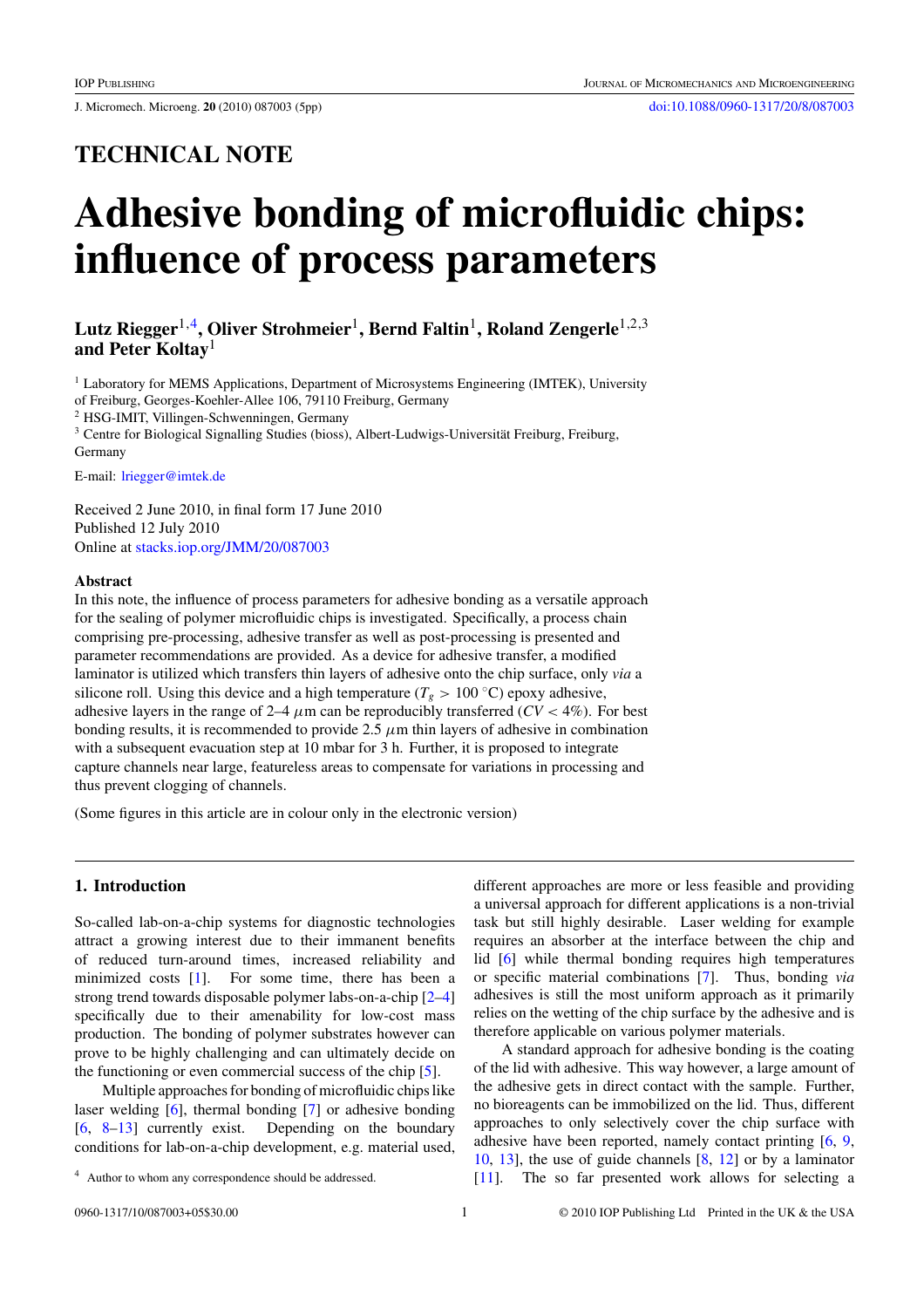<span id="page-2-0"></span>

**Figure 1.** Microfluidic test chip featuring eight parallel channels comprising inlets, reaction areas and vents. The capture channels are discussed in section [3.3.](#page-3-0)

general approach for bonding. However, in most cases no quantitative data or in-depth investigation has been provided which prevents a head start in bonding development. This work therefore investigates the influence of different process parameters for the adhesive bonding of a microfluidic test chip while trying to abstract the parameters from the utilized device and chip geometry.

#### **2. Materials and methods**

#### *2.1. Microfluidic test chip*

The chip with outer dimensions of standard microscope slides comprises eight parallel channels with a sample volume of 7.5  $\mu$ L each (figure 1). The reaction area features a width*/*depth of 500 *μ*m while the supply channels exhibit a width*/*depth of 200 *μ*m. The chips are currently fabricated by CNC-micromachining from a cyclic olefin polymer (COP, E480R, Zeonor, Zeonoex Corporation). The chip assembly additionally comprises a lid (1 mm thick, made from E480R, not shown).

#### *2.2. Pre-processing*

Before bonding, the chip and lid are first ultrasonicated for 10' in 2-propanol to remove debris from the channels. This is followed by a drying step utilizing pressurized nitrogen. Finally, the surfaces to be bonded are activated in an oxygen plasma for 4' with a power of 200 W (Picollo, Plasma Electronic, Germany).

#### *2.3. Adhesive*

For adhesive bonding, reactive adhesives (two-component, e.g. epoxy)  $[6, 9, 10]$  $[6, 9, 10]$  $[6, 9, 10]$  $[6, 9, 10]$  $[6, 9, 10]$  $[6, 9, 10]$  and UV-curable adhesives  $[8, 11-13]$  $[8, 11-13]$  are most frequently applied. However, the UV light in the bonding process of the latter can possibly denature stored bioreagents if not masking the respective areas and preventing reflection or scattering. Thus, only reactive, epoxy-based adhesives have been considered for this work which feature excellent resistance against most acids and solvents after cure. For bonding development, Epo-Tek 375 (Polytec-PT, Germany) is selected which features a very high glass transition temperature  $T_g = 135$  °C. This is imperative for the target application of this study, i.e. polymerase chain reaction (PCR), as to ensure no decrease in bond strength during cycling. Further, the high viscosity of the adhesive (∼4 Pa s) reduces the risk of clogging the channels. To confirm the proposed bonding parameters, a less viscous adhesive (∼1.2 Pa s), namely Epo-Tek 302-3M (Polytec-PT, Germany), is also evaluated.

#### *2.4. Adhesive transfer*

The applied technology is based on the previously presented transfer of an adhesive layer onto the microfluidic chip via rolls [\[11](#page-5-0)]. Any contact between the adhesive layer and bioreagents on the lid can thus be prevented. When the substrate comes into contact with the rotating transfer roll, about half of the amount of adhesive present on the roll will be taken up by the chip. Thus, the process is independent of the chip features. The transferred amount of adhesive depends on the distance between the definition roll and the transfer roll, the viscosity of the adhesive as well as the transport velocity. For a fixed distance, the layer thickness can be extrapolated according to  $[14]$  $[14]$  as  $d_{\text{adh}} \sim (\eta_{\text{adh}^*} \ v_{\text{roll}})^{0.64}$ .

As a device, a custom-built laminator is utilized (NMI, Germany) [\[11](#page-5-0)]. It features an aluminum (Al) definition roll and a silicone transfer as well as a transport roll. The process is abstracted from the device by measuring the influence parameters, i.e. adhesive layer thickness, transport velocity and distance between the substrate and roll. Thus, the results are applicable for arbitrary laminators based on a soft (e.g. silicone or rubber) transfer roll.

#### *2.5. Adhesive layer thickness*

The amount of adhesive is measured gravimetrically using a high-precision microbalance (SC2, Sartorius, Germany) and the layer thickness is extrapolated based on these data. For a good wetting (i.e. activated) surface, a homogenous distribution of adhesive over the chip surface can be assumed.

#### *2.6. Post-processing*

After adhesive transfer, the chip is placed in an Al chip holder (not shown) comprising cavities for the chip*/*lid assembly. The depth of the cavities is 200  $\mu$ m less than the total thickness of the assembly. Then, the lid is aligned on top of the chip. An Al plate is subsequently pressed on the holder via screw clamps (Bessey, Germany) which are able to exert a force *>* 1 kN. The chip holder is then evacuated to 10 mbar. Finally, the chip holder is put into a lab furnace (Binder, Germany) for 3 h at 70 $\degree$ C for curing.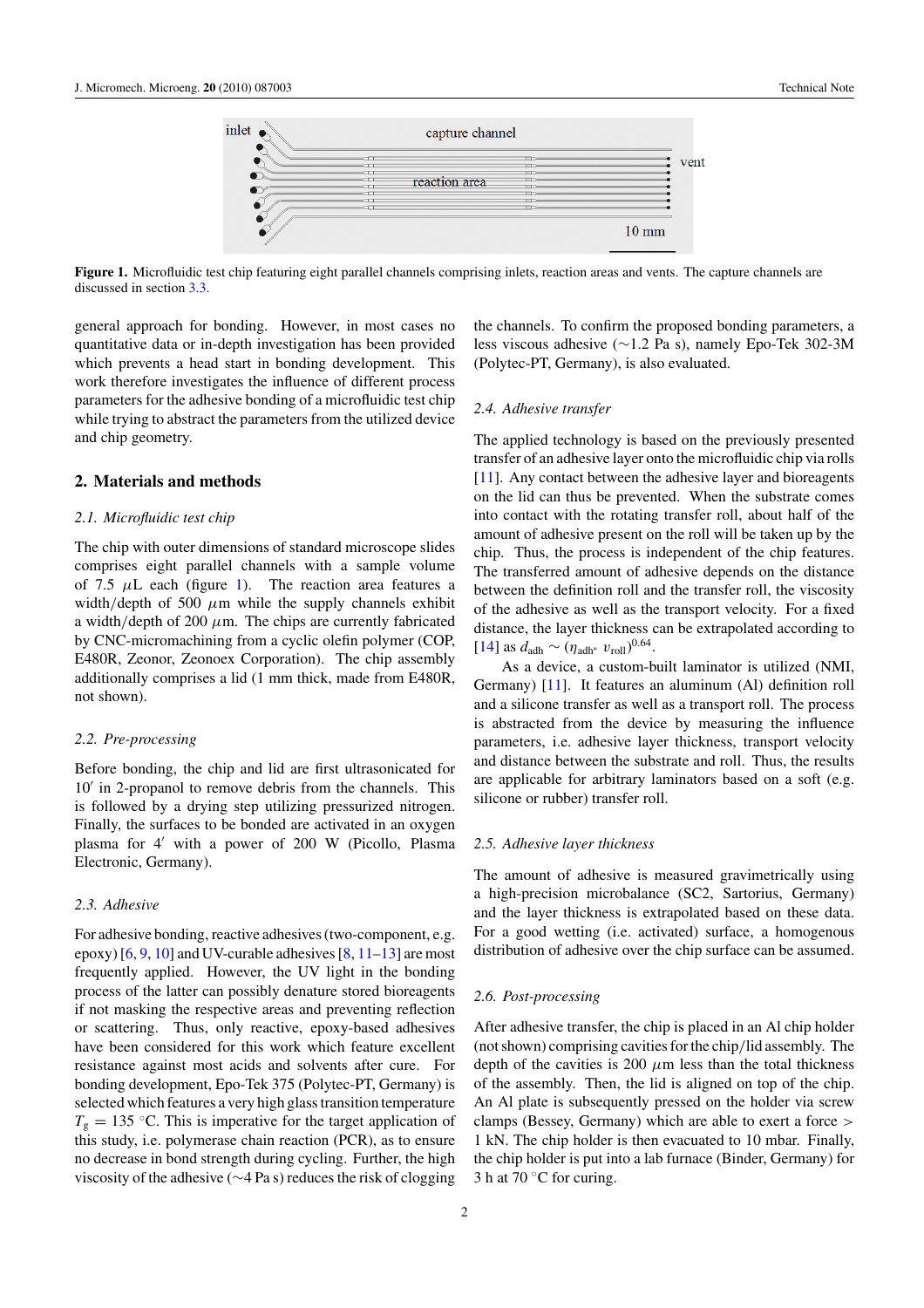<span id="page-3-0"></span>

**Figure 2.** Extrapolated adhesive layer thicknesses. The three lower values were achieved by moving adhesive-covered substrates through the laminator without any adhesive on the transfer roll.

#### **3. Experimental results**

#### *3.1. Adhesive layer thickness*

With the selected adhesive and device, the minimum transferred layer thickness amounts to 3.5  $\mu$ m. This can be explained by the incompressibility of the adhesive and the elasticity of the transfer roll. For achieving thinner layers, a larger amount is first transferred onto the chip surface followed by a second run through the laminator with no adhesive present thus effectively halving the amount of adhesive on the chip surface. Alternatively, an additional roll could be installed on the laminator. The results of the adhesive transfer, exhibiting a good reproducibility (coefficient of variation CV *<* 4%), are summarized in figure 2. Further, it has been evaluated that the transferred layer thickness is basically independent of the feeding orientation of the chip into the laminator (tested for a given transfer roll velocity of 20 mm s<sup>-1</sup>). Additionally, the same amount of adhesive is transferred onto the smaller features (500  $\mu$ m wide spacers between the channels in the center chip area) as well as on the outer chip area. However, a small adhesive meniscus may be present at the interface between channel and lid.

#### *3.2. Bonding influence parameters*

For successfully bonding microfluidic chips, a high number of influence parameters have to be taken into account. The primary parameters for adhesive bonding, their influence and possible consequences are summarized in table 1 (in the order of processing). It should be noted that the chip design is the major influence parameter for bonding, i.e. chips featuring large ( $>1$  mm) and deep ( $>500 \mu$ m) channels, only, will require less bonding process development due to the reduced risk of clogging than chips comprising small ( $\leqslant$ 500  $\mu$ m) and shallow  $(\leq 200 \mu m)$  channels as well as isolated features. The other parameters of major influence are evaluated in

**Table 1.** The primary parameters for adhesive bonding, their

| Property                     | Influence      | Consequence                                     |  |  |
|------------------------------|----------------|-------------------------------------------------|--|--|
| Chip design                  | $^{++}$        |                                                 |  |  |
| Chip surface planarity       | $^{++}$        | More adhesive required                          |  |  |
| Variation in thickness       | $+$            | Higher pressure required                        |  |  |
| Rinsing                      | $+$            | Residual fat prevents<br>adhesion               |  |  |
| Surface activation           | $^{++}$        | No wetting of the chip<br>surface with adhesive |  |  |
| Layer thickness              | $++^*$         | No bond versus clogging<br>of channels          |  |  |
| Transport velocity           | $0^{**}$       |                                                 |  |  |
| Distance substrate roll      | $0***$         |                                                 |  |  |
| Cleanliness of<br>atmosphere | $\overline{+}$ | Dirt particles, local leaks                     |  |  |
| Alignment                    | $\pm$          | Smearing of adhesive into<br>channels           |  |  |
| Apply pressure               | $++^*$         | No bond                                         |  |  |
| Evacuation                   | $++^*$         | Leaks around small<br>features                  |  |  |
| Cure                         | 0              |                                                 |  |  |

++: major impact, i.e. a failure in bonding can occur; +: minor impact, i.e. can reduce yield; 0: no impact; <sup>∗</sup>: test parameter. Please refer to table [2;](#page-4-0) ∗∗ influences adhesive layer thickness [\[14](#page-5-0)] and ∗∗∗ possibly increases risk of clogging shallow (*<*100 *μ*m) features.

the following paragraph except for chip surface planarity and surface activation. The latter can be considered binary because either there is adhesion or not which depends on the wetting properties of the adhesive on the chip material. The chip surface planarity can be a major issue when using injectionmolded chips specifically if the master exhibits two layers of different heights on the chip surface to facilitate fabrication. Then, the amount of transferred adhesive must be sufficient to compensate for the height difference. This however increases the risk of channel clogging.

For the parameters of minor influence, the rinsing, cleanliness of atmosphere as well as the alignment relate to the processing in general or handling. A variation in thickness, if existent, requires the bonding partners to be in intimate contact during post-processing and cure. For ideal substrates (e.g. silicon wafers), the basic adhesion between chip, adhesive and lid may be sufficient to result in a strong bond. The following can be seen as a rule of thumb for adhesive bonding: the less ideal the surfaces of the bonding partners, the more the pressure and*/*or adhesive is required.

#### *3.3. Chip bonding results*

In general, all successfully bonded chips did not exhibit any leakage even if operated for 2 h at 100 ◦C with an overpressure of 4 bar. Further, no cross-flow between channels could be observed (12 h  $\omega$  4 bar) when alternatingly priming the eight channels with dyed liquid and DI-water.

For the presented test chip, the different microfluidic channels can be seen as independent units, i.e. clogging of one channel does not result in chip failure. Thus, the results of the bonding have been classified in the following way.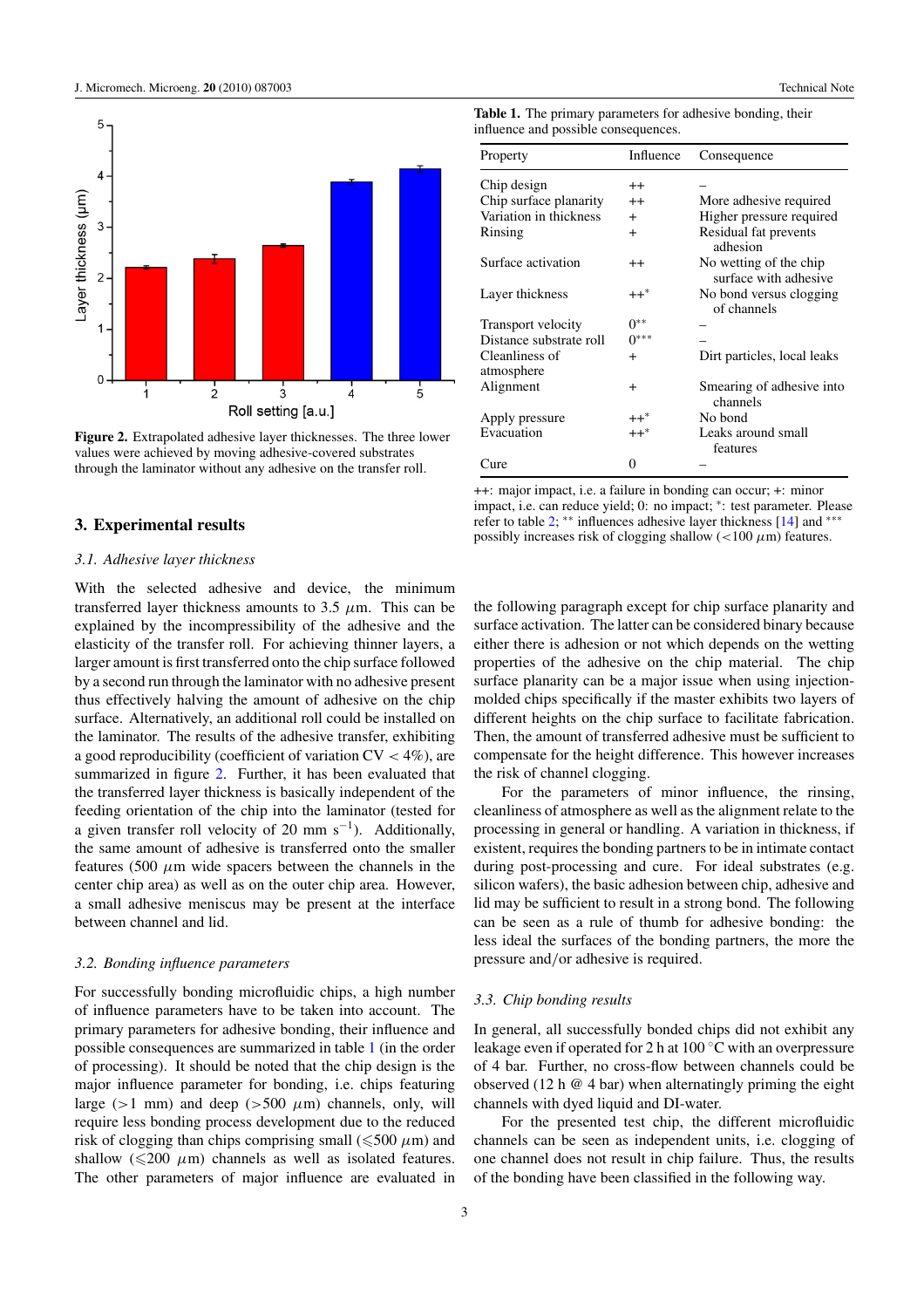<span id="page-4-0"></span>**Table 2.** Bonding results for different process parameters. If not stated otherwise, adhesive (Epo-Tek 375) layers with *d*adh ∼2.5 *μ*m are transferred, the chip and lid assembly are evacuated for  $t_{\text{vac}} =$ 3 h under a constant pressure of ∼1 kN and cured directly afterward for  $t_{\text{cure}} = 3$  h. Best results are achieved for chips featuring capture channels. The last two rows refer to experiments based on Epo-Tek 302-3M as adhesive in combination with capture channels.

| <b>Process Variation</b>                         | Perfect | Good | Working | Fail |
|--------------------------------------------------|---------|------|---------|------|
| No pressure @ cure                               |         |      |         |      |
| $t_{\rm vac}$ < 2 h                              |         |      |         |      |
| $t_{\rm vac} > 12$ h                             |         |      |         |      |
| $d_{\text{adh}} < 2 \ \mu \text{m}$              |         |      |         |      |
| $d_{\text{adh}} > 3 \ \mu \text{m}$              |         |      |         |      |
| $d_{\text{adh}} \sim 2.5 \ \mu \text{m}$         |         |      |         |      |
| $t_{\rm store} = 48 \; h$                        |         |      |         |      |
| Remove adhesive                                  |         |      |         |      |
| Capture channels                                 | 35      |      |         |      |
| 302-3M, $d_{\text{adh}} < 2 \mu m$               |         |      |         |      |
| 302-3M, $d_{\text{adh}} \sim 2.4 \ \mu \text{m}$ | 10      |      |         |      |

- Fail: multiple leaks and*/*or *>*2 channels clogged
- Working: no internal leaks, up to two channels clogged
- Good: no leaks, one channel clogged
- Perfect: no leaks, all channels operational

The results of the chip bonding are summarized in table 2. First, it is imperative to apply a high pressure on bonding partners during post-processing and cure. Second, for the presented chip geometry, no good bonding results could be achieved without an evacuation step after the adhesive transfer. The evacuation step can lead to a redistribution of adhesive on the interface between the chip and lid and thus can compensate for process variations. It should however be noted that a very long evacuation leads to clogging as the adhesive is also pulled into the channels over time. Further, transferring  $\sim 2.5 \mu m$ onto the chip surface is the recommended layer thickness for the selected adhesive. A higher amount results in more clogged channels (figure  $3(A)$ ) while a smaller amount does not exhibit sufficient cohesive forces to result in a strong bond.

Still, even based on optimal parameters, it has not been possible to achieve a 'perfect' bonding result (figure 3(*B*)). The results can be improved by storing the chips at room temperature after evacuation. This however reduces the throughput and thus different ways are desirable. It has been observed that for the presented chip, only the outer channels tend to clog in most cases. It is thus assumed that the distance between a feature and the next larger, adhesive-covered area is the dominating factor for clogging of channels. Some excess adhesive has to be present on the chip surface to compensate for e.g. a variation in surface planarity. Adjacent channels can thus be clogged if near to a larger area covered with adhesive, i.e. near a supply.

To test this assumption, the adhesive has been manually removed from the sides of chip after transfer with an acetone wipe which again lead to improved results. A more defined approach however is the integration of capture channels (figure [1\)](#page-2-0) which collect excess adhesive and thus prevent the outer channels from clogging (figure  $3(C)$ ). For the applied test chips,  $200 \mu m$  wide and deep channels are milled in a distance of 1 mm to the respective outer reaction area. The dimensions





**Figure 3.** Example images and close-ups of bonded chips filled with food dye for better visualization. (*A*) Chip sealed by a 3.5  $\mu$ m adhesive layer. The outer channels are clogged. (*B*) Chips sealed with optimal parameters. A single channel is clogged. (*C*) Perfectly bonded chip featuring capture channels.

of the capture channels should be equal to or smaller than the shallowest or least wide functional channel. Otherwise, excess adhesive would flow into channels exhibiting the highest capillary pressure and not into the capture channels. Additionally, it could be feasible to add a vent to each capture channel to further promote the adhesive flow and thus the collection of excess adhesive.

It should be noted that a yield *>* 90% has not been achieved so far (table 2). Still, it should be possible by optimizing the position of the capture channels.

For the less viscous adhesive (Epo-Tek 302-3M), about the same layer thickness has to be transferred with respect to the primarily evaluated adhesive (Epo-Tek 375) to achieve perfect bonding results based on chips featuring capture channels. The failed chips correlate to the increased risk of channel clogging.

#### *3.4. Process chain*

- $\bullet$  Ultrasonicate chips for 10' in 2-propanol
- Dry with pressurized nitrogen
- Surface activation in  $O_2$  plasma, 4 min, 200 W
- Transfer 2.5  $\mu$ m of Epo-Tek 375 onto the chip surface
- Align the chip and lid in the chip holder
- Apply force *>*1 kN on chip assemblies
- Evacuate assembly for 3 h @ 10 mbar
- Cure assembly for 3 h  $\omega$  70 °C

#### **4. Conclusion**

In this note, the influence parameters for the adhesive bonding of polymer chips have been evaluated. Consequently, a process chain with parameter recommendations is provided which can greatly reduce the time and costs for bonding development of a custom lab-on-a-chip. Further, the bonding principle in combination with the selected adhesive allows for applications where high temperature stability and reagent storage on-chip are required e.g. a solid-phase PCR.